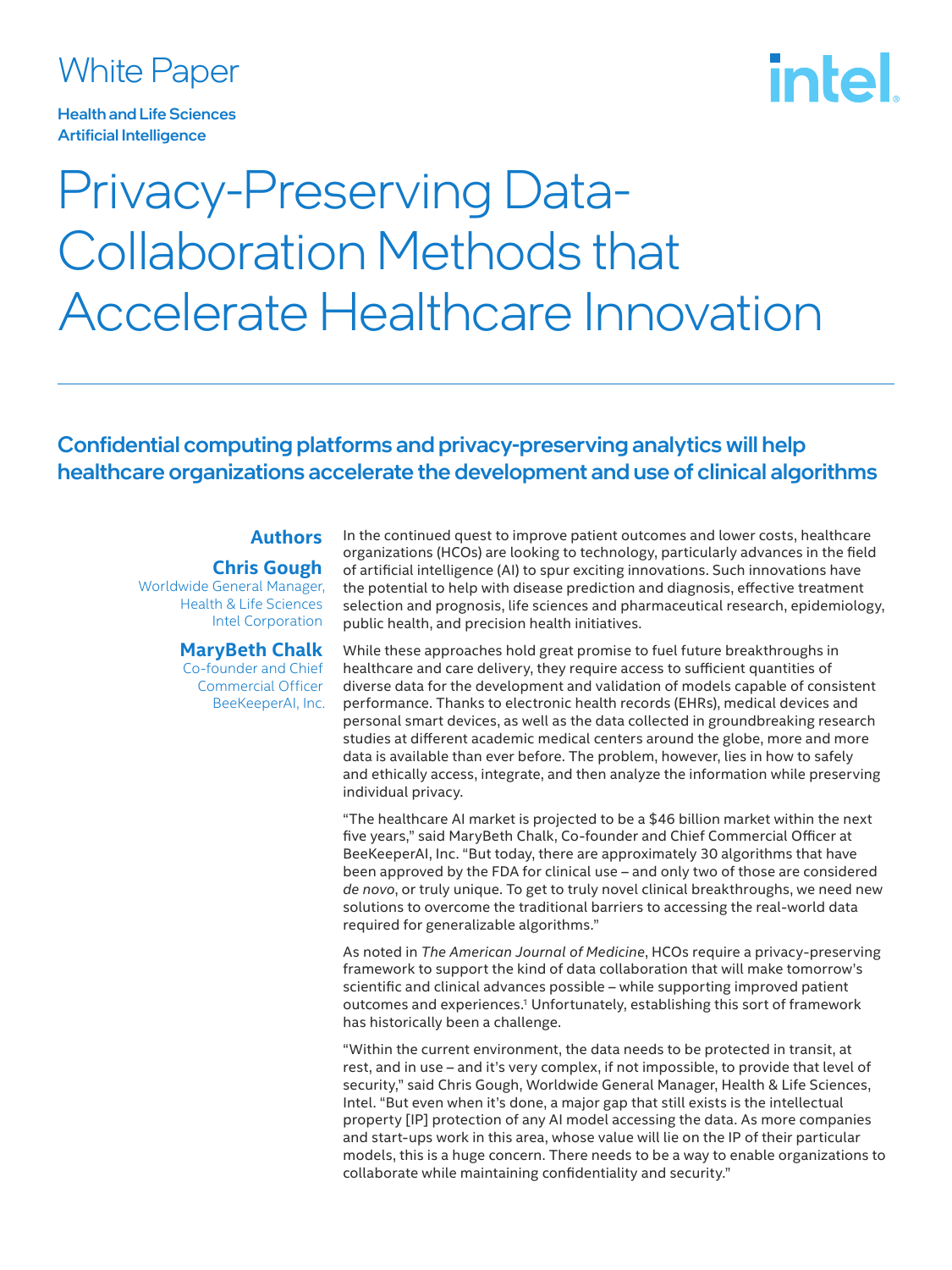#### Creating more generalizable AI models

To create successful algorithms for use at the bedside, developers need to find ways to make their models generalizable to diverse populations.

"As we go through regulatory approval for the algorithms, we need to meet this standard of generalizability," said Chalk. "Simply put, it means that your algorithm works no matter what equipment you use, no matter what ethnicities or races you serve, no matter what clinical workflows you employ, and no matter where in the world your algorithm is used. No matter the circumstances, your algorithm is only generalizable if it performs consistently, with the same level of accuracy, regardless of the setting. The only way you can achieve this this level of consistent performance is if you have trained and validated your algorithm on all the different variables – and that requires access to highly diverse, realworld clinical data."

Traditionally, to train and validate AI models, collaborating HCOs would have to go through a complex and timeconsuming process. Gough said two hospitals, for example, would have to first agree on standards for data – including de-identification, semantics and nomenclature, just to start – and then decide where to move the data so it could be stored and used.

"There are a lot of obstacles with this approach," he explained. "First and foremost, standards may differ depending on what country your organization is in. In the United States, we have the Health Insurance Portability and Accountability Act [HIPAA]. The General Data Protection Regulation [GDPR] is more of a global standard. Either way, patient privacy needs to be protected – and in some countries, privacy laws may forbid any patient data from ever leaving the country. That means organizations outside of that country won't have access to it."

But such agreements are only the beginning of the datasharing process. HCOs also need to consider how to move, replicate, and store datasets – which can be quite costly. They also need to find ways, even as cyberattacks are increasing across the healthcare ecosystem, to keep that data, as well as the proprietary algorithms using it, secure.

"You are increasing the attack surface for potential cyberattacks when you've got multiple copies of data in multiple places, to start," he said. "But then you have a lot of other complexity to manage. How do you keep the different datasets in sync? Do you need to de-identify the data, which can be quite difficult to do with unstructured data? And that's all before you consider the IP concerns surrounding new algorithms."

Addressing these different concerns requires significant time and resources. Chalk said today's data-sharing processes can take anywhere from 36 months to five years at a cost of \$3-5 million to validate just a single AI model.

"You can see why getting access to sufficient amounts of real-world data, especially rare or low prevalence diseases, has been virtually impossible," she said. "We need a way to cut down on the cycle time so we can generate more novel solutions for use in healthcare delivery – and get them out to market faster."

#### A secure way to support data collaboration

Confidential computing platforms (CCPs), with memory encryption and privacy-preserving analytics, however, support HCOs in overcoming many of those traditional hurdles by helping protect data at rest and data in use. In fact, these platforms, Gough said, don't move or share data, per se – rather, they enable data collaboration through trusted and secure execution environments. And while such platforms came of age in the financial services and governmental security industries, they offer many benefits to HCOs – enabling industry leaders to rethink the ways they can leverage data for advancing healthcare outcomes and quality.

"These platforms enable more secure enclaves where only approved software applications and approved data can be operated on – neither the provider of the data nor the provider of the application or algorithm has visibility into what's happening inside the environment," he said. "They can only receive the derived data that comes from that processing. In a sense, this isn't really data sharing because the data doesn't move and it isn't visible. It is data collaboration that allows the encrypted data to be operated on in the HCO's secure environment.

This high-tech collaboration is made possible by **[Intel®](https://www.intel.com/content/www/us/en/architecture-and-technology/software-guard-extensions.html)  [Software Guard Extensions \(Intel® SGX\)](https://www.intel.com/content/www/us/en/architecture-and-technology/software-guard-extensions.html)**. While Intel SGX has been in production for a number of years, the much larger enclave sizes supported by **[3rd Gen Intel® Xeon® Scalable](https://www.intel.com/content/www/us/en/products/details/processors/xeon/scalable.html)  [Processors](https://www.intel.com/content/www/us/en/products/details/processors/xeon/scalable.html)** make this compute solution a great match for large data AI/analytic workloads.

Chalk added that the use of CCP transforms the traditional model of accessing and aggregating data, leading to tangible benefits for everyone. "[Confidential computing platforms] allow us to reduce the cycle time to validate an algorithm in half," she said. "It also cuts the costs almost in half. Those kinds of savings allow us train, validate, and bring to market generalizable algorithms much faster. And, it will only get faster and less costly as the technology and processes underlying CCP mature."

BeeKeeperAI has worked to validate three different clinical models using an Intel-based CCP, including a hemodynamic stability index, a COVID-19 detection tool, and a treatment stratification tool for diabetic retinopathy. But, she maintained, the possibilities for different clinical algorithms are endless.

"These models use all sorts of different data – including EHR, lung X-rays, and fundus images of the eye – without difficulty," she said. "The data doesn't move anywhere. The data stays in the secure environments where it already exists. BeeKeeperAI provides a secure way for algorithm owners to compute on the real-world data they need to achieve generalizability while the data remains in control of the data steward at the originating institution."

Both Gough and Chalk hope that technology stakeholders understand that the use of such CCPs allow a variety of different data collaboration use cases that simply weren't feasible before. And, in doing so, they can help propel the sorts of AI-driven advances that can make significant improvements to care delivery.